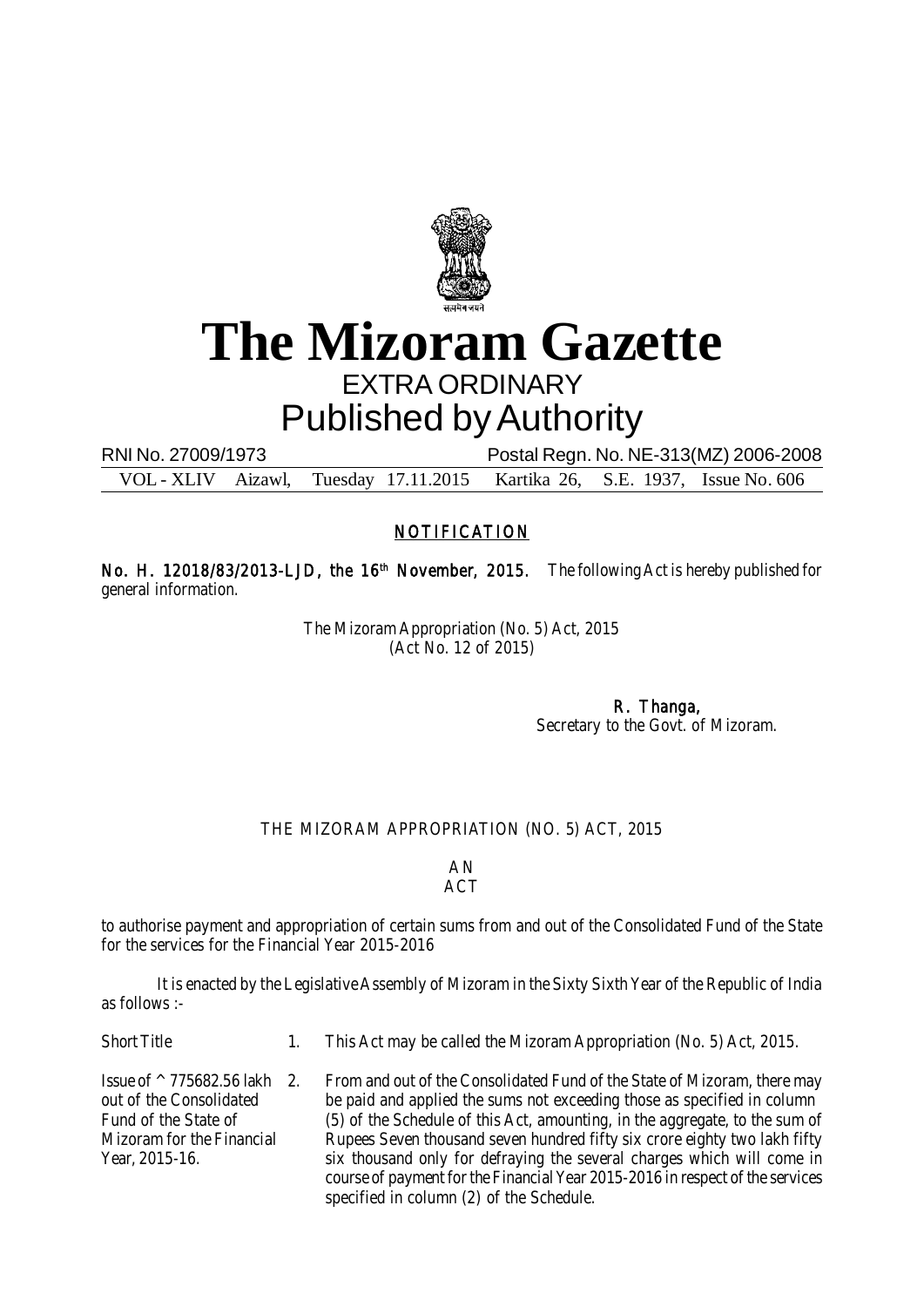- 3. The sums so authorised is inclusive of the sums already authorised under The Mizoram Appropriation (Vote on Account) Act, 2015 (Act No. 3 of 2015) and The Mizoram Appropriation No. 4 (Second Vote on Account) Act, 2015 (Act No. 10 of 2015)
- Appropriation 4. The sums authorised to be paid and applied from and out of the Consolidated Fund of the State of Mizoram by this Act shall be appropriated for the services and purposes expressed in the Schedule in relation to the said period.

|                  |                                     |                |                           |              | ın iakn) |  |
|------------------|-------------------------------------|----------------|---------------------------|--------------|----------|--|
| $\mathbf{1}$     | $\overline{2}$                      | $\overline{3}$ |                           |              |          |  |
|                  |                                     |                | <b>SUMS NOT EXCEEDING</b> |              |          |  |
| Demand           | <b>SERVICES AND PURPOSES</b>        |                | Voted by                  | Charged on   |          |  |
| No.              |                                     |                | Legislative               | the          | Total    |  |
|                  |                                     |                | Assembly                  | Consolidated |          |  |
| 1                | $\overline{2}$                      |                | 3                         | 4            | 5        |  |
| $\mathbf{1}$     | Legislative Assembly                | Revenue        | 1736.30                   | 87.20        | 1823.50  |  |
|                  |                                     | Capital        | 50.00                     |              | 50.00    |  |
| 2.               | Governor                            | Revenue        | 13.60                     | 519.43       | 533.03   |  |
| $\overline{3}$ . | <b>Council of Ministers</b>         | Revenue        | 583.32                    |              | 583.32   |  |
| 4.               | Law & Judicial                      | Revenue        | 1961.18                   | 604.98       | 2566.16  |  |
|                  |                                     | Capital        | 1026.54                   |              | 1026.54  |  |
| 5.               | Vigilance                           | Revenue        | 528.20                    |              | 528.20   |  |
| 6.               | Land Revenue & Reforms              | Revenue        | 2517.68                   |              | 2517.68  |  |
| $\overline{7}$ . | Excise & Narcotics                  | Revenue        | 2902.46                   |              | 2902.46  |  |
| 8.               | <b>Taxation</b>                     | Revenue        | 1464.53                   |              | 1464.53  |  |
| 9.               | Finance                             | Revenue        | 84256.00                  |              | 84256.00 |  |
|                  |                                     | Capital        | 17730.00                  |              | 17730.00 |  |
| 10.              | Mizoram Public Service Commission   | Revenue        |                           | 533.00       | 533.00   |  |
|                  |                                     | Capital        | 78.29                     |              | 78.29    |  |
| 11.              | Secretariat Administration          | Revenue        | 9529.30                   |              | 9529.30  |  |
| 12.              | Parliamentary Affairs               | Revenue        | 51.93                     |              | 51.93    |  |
| 13.              | Personnel & Admn. Reforms           | Revenue        | 271.37                    |              | 271.37   |  |
| 14.              | Planning & Prog. Implementation     | Revenue        | 5547.00                   |              | 5547.00  |  |
|                  |                                     | Capital        | 34900.20                  |              | 34900.20 |  |
| 15.              | General Admn. Department            | Revenue        | 7054.63                   |              | 7054.63  |  |
|                  |                                     | Capital        | 477.99                    |              | 477.99   |  |
| 16.              | Home                                | Revenue        | 55730.93                  |              | 55730.93 |  |
|                  |                                     | Capital        | 3872.56                   |              | 3872.56  |  |
| 17.              | Food, Civil Supplies & Con. Affairs | Revenue        | 7383.70                   |              | 7383.70  |  |
|                  |                                     | Capital        | 20785.60                  |              | 20785.60 |  |
| 18.              | Printing & Stationery               | Revenue        | 1569.38                   |              | 1569.38  |  |
| 19.              | <b>Local Administration</b>         | Revenue        | 2885.08                   |              | 2885.08  |  |
| 20.              | <b>School Education</b>             | Revenue        | 90097.82                  |              | 90097.82 |  |
|                  |                                     | Capital        | 899.39                    |              | 899.39   |  |

## THE SCHEDULE (See sections 2 and 3)

 $($ <sup>1</sup>  $\frac{1}{2}$   $\frac{1}{2}$   $\frac{1}{2}$